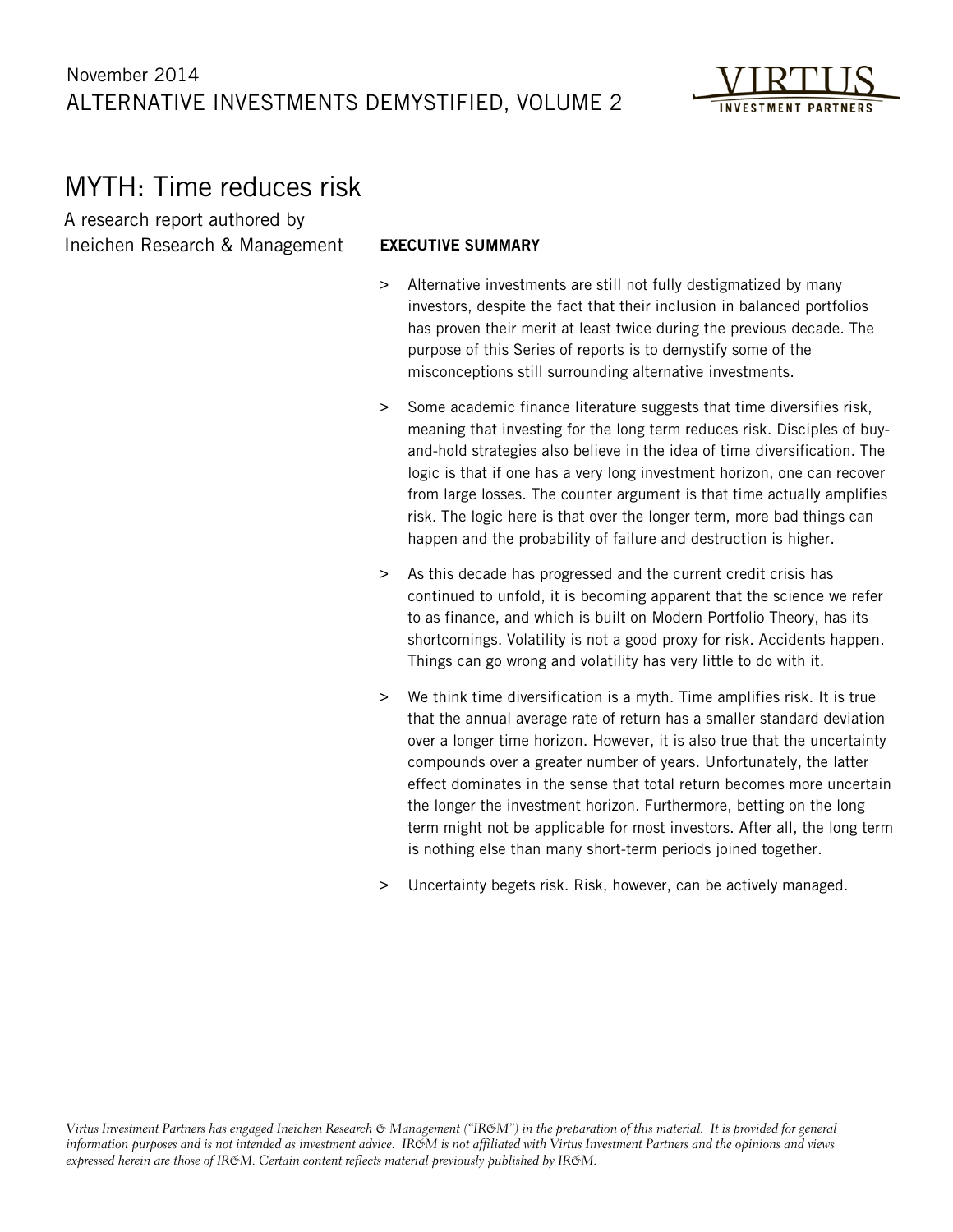**"A smart girl leaves before she is left."** —Marilyn Monroe

## Time diversification

Over the past 20 years or so there has been a debate—sometimes referred to as the "time diversification controversy"—as to whether time reduces or "diversifies" risk, or whether risk is amplified when the investment horizon is lengthened. There are essentially two camps. One school of thought is that time reduces risk; the other argues that time increases risk. Conventional wisdom suggests that over long horizons, above-average returns tend to offset below-average returns. In addition, volatility decreases with time and the probability of (end-of-period) loss also falls with time. However, if the magnitude of potential loss defines risk, then risk increases with time. The probability, for example, of San Francisco being wiped out by a large earthquake over the next 200 years is much larger than over the next 200 days. The bottom line is, as Mark Kritzman, a senior lecturer and investor and an authority on the subject, put it in 2000:

### "The truth is that risk has no universal definition; rather like beauty, it is in the eyes of the beholder."

We believe the consensus on the topic is the former, i.e., the idea that time indeed diversifies risk. The premise of investing in a long-only buy-and-hold fashion is that short-term volatility is ironed out over the long run. This is true if risk is defined as volatility (annualized standard deviation of returns). If one has an investment horizon of 25 years or longer, one has the time "to sit it out" and recover from large dislocations in the market. In addition, equities have a higher probability of outperforming government bonds over 25 years than over one year. Many institutional investors have the financial stability and liquidity to handle a downturn in the market, even with a large allocation to long-only equities. For these plans, any amount not invested in equities may simply reduce the long-term growth of assets with no offsetting benefit.

We think time diversification is a myth. Time amplifies risk. It is true that the annual average rate of return has a smaller standard deviation for a longer time horizon. However, it is also true that the uncertainty compounds over a greater number of years. Unfortunately, this effect dominates in the sense that the total return becomes more uncertain the longer the investment horizon. After all, the *long term* is nothing more than many *short-term* periods joined together.

**The time diversification controversy depends on how we define risk**

**"The long run is a misleading guide to current affairs. In the long run we are all dead. Economists set themselves too easy, too useless a task if in the tempestuous seasons they only tell us that when the storm is past the ocean will be flat."** —John Maynard Keynes (1883- 1946), British economist

**"Forever is composed of nows."** —Emily Dickinson (1830-1886), American poet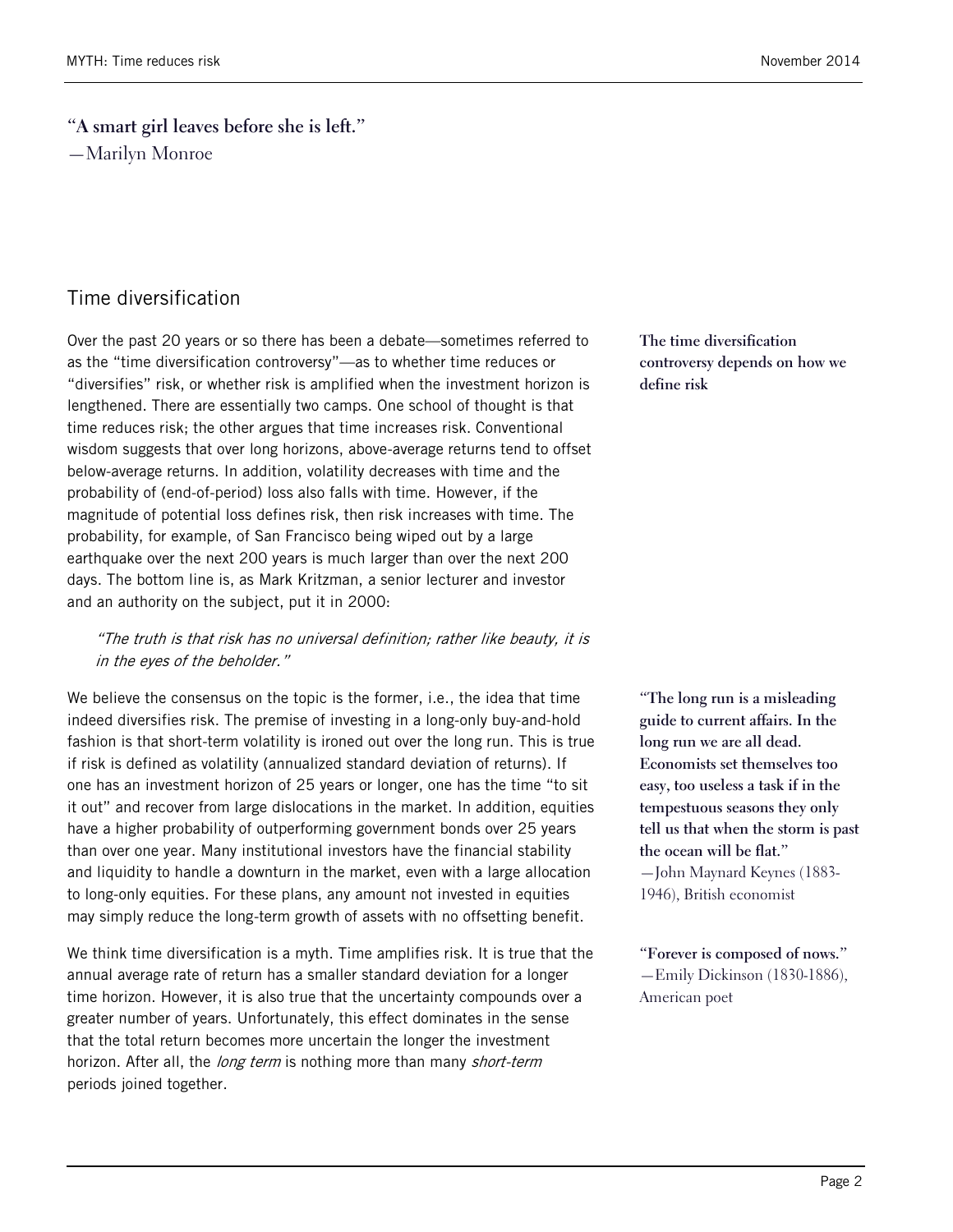As this decade has progressed and the current credit crisis has continued to unfold (overall debt-to-GDP ratios have risen since the financial crisis, not fallen), it is becoming apparent that the science we refer to as finance, and which is built on Modern Portfolio Theory, has its shortcomings. Volatility is not a good proxy for risk. As the British economist Lord Bauer put it: "A safe investment is an investment whose dangers are not at that moment apparent." Accidents happen. Things can go wrong and volatility has very little to do with it. Uncertainty begets risk. Risk, however, can be actively managed.

In the following section, we discuss the long-term performance of Japanese equities to demonstrate that blindly relying on the long term might not be pragmatic, despite the time diversification debate. We do not believe that there is a sound argument that recent Japanese economic history is entirely irrelevant for U.S. investors. After all, Japan does not have a monopoly when it comes to economic failure and policy error.



#### <span id="page-2-0"></span>**Figure 1: Japanese equities (January 2000 – August 2014): long-only versus long-short**

Source: IR&M, Bloomberg. Past performance is no guarantee of future results. Note: Based on Topix TR Index and Eurekahedge Japan Long Short Equities Hedge Fund Index

[Figure 1](#page-2-0) is a drawdown chart (showing losses as a percentage of the previous all-time high) which uses a Japanese equity index (Topix Total Return Index) as a proxy for a long-only strategy in Japan and an equities long-short index (Eurekahedge Japan Long Short Equities Hedge Fund Index) comprised of hedge funds investing in Japanese equities in a long-short fashion. The dotted line assumes the Topix Index starts compounding at 4% per year from September 2014 onwards. In such a scenario, the Index would reach its previous high from 2008 around the year 2019. (If the Index starts compounding at 4%, and assuming dividends are re-invested and not taxed and spent, the all-time Index high from December 1989 would be reached around the year 2027.)

**"The reason lightning doesn't strike twice in the same place is that the same place isn't there the second time."**

—Willie Tyler, American ventriloquist, comedian, and actor

**Compounding capital negatively over many decades is a possibility**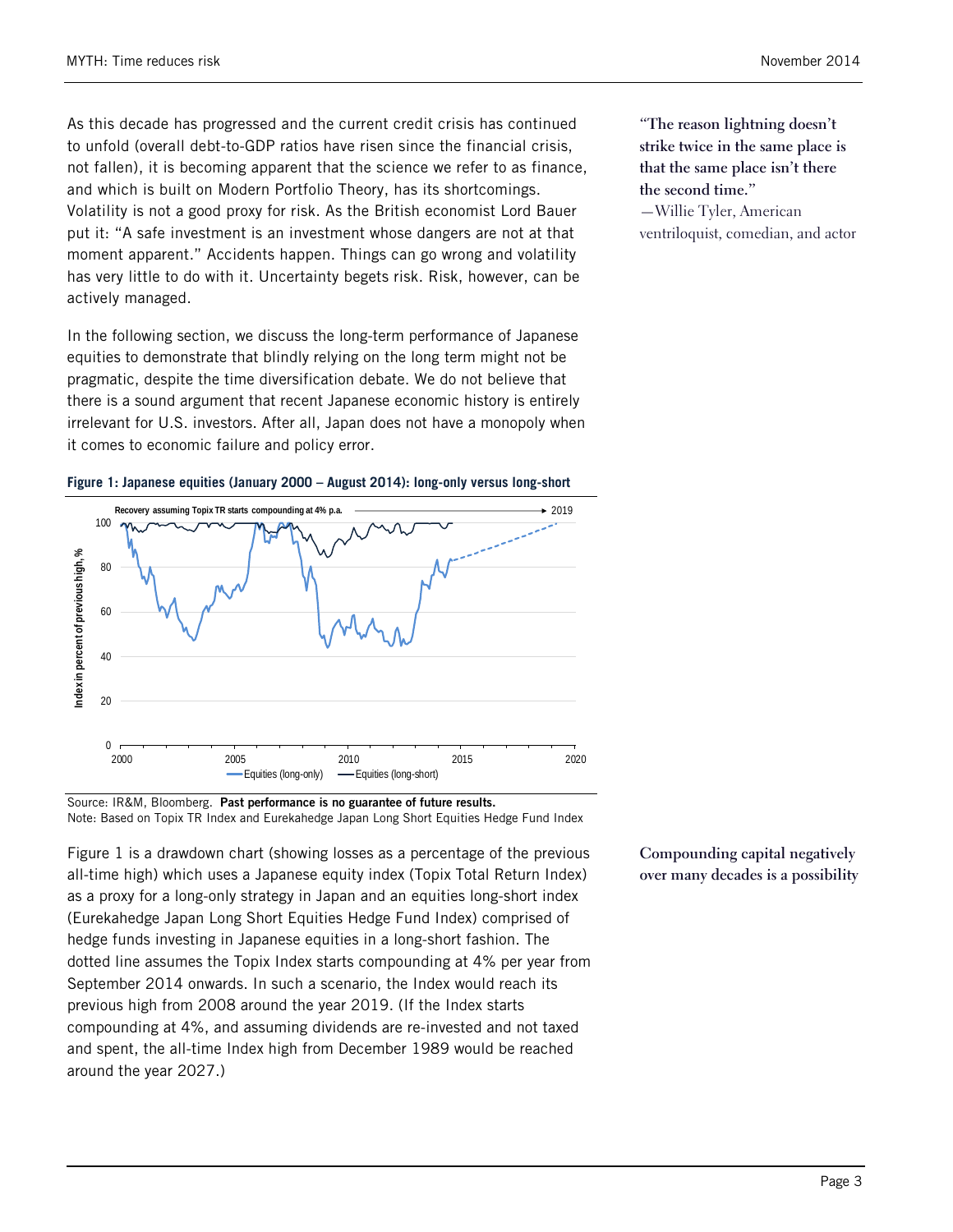Equities are expected to rise in the long run; time is supposed to diversify/reduce risk. However, from January 1990 to August 2014, the Topix Index compounded at an annual rate of -0.5%. (We have chosen Japan to demonstrate that equity markets can fall materially and not recover, even in modern times.) The trajectory in [Figure 1](#page-2-0) shows the Index assuming compounding continues at a rate of 4% per year. In theory, mean reversion is one of the most powerful concepts in finance as *dead cats nearly always bounce*. However, it doesn't always seem to work. Or it might take too long to be a practical concept on which to bet. There is uncertainty regarding the reversion to the mean. Sometimes the cat dies and that's just the end of the story.

Empirical research suggests that equities go up in the long term, and in the long term, equities outperform bonds. This is true, especially when ignoring hyperinflation and gaps in the data. However, the practical issue with the long term, as British economist John Maynard Keynes so famously put it, is that you might not live long enough to experience the long term. The empirical research might be true, but it is of little practical relevance for most investors. To illustrate this point, Figure 2 shows a selection of historical equity market peaks (each set to 100), two years prior to peak, and 20 years after the peak.

#### **Figure 2: Equity market bubbles and time to recover losses**



The S&P 500® Index reached a peak in 2007 and recovered swiftly. This is the exception to the rule. It was only possible with unprecedented intervention from government authorities. The other extremes are the S&P 500 after its 1929 peak and the Nikkei 225 after its 1989 peak: 20 years after their peaks, the indexes still were underwater by 52% and 73%, respectively. The Nasdaq Composite, at the time of writing, had not yet recovered its peak from 14 years ago.

**"A random market movement causing the average investor to mistake himself for a financial genius."**

—Alternative definition of an equity bull market

**"Reversion to the mean is the iron rule of the financial markets."** —John C. Bogle, Founder of The Vanguard Group

**"A long-term investment is a short-term investment that has failed."**

—Saying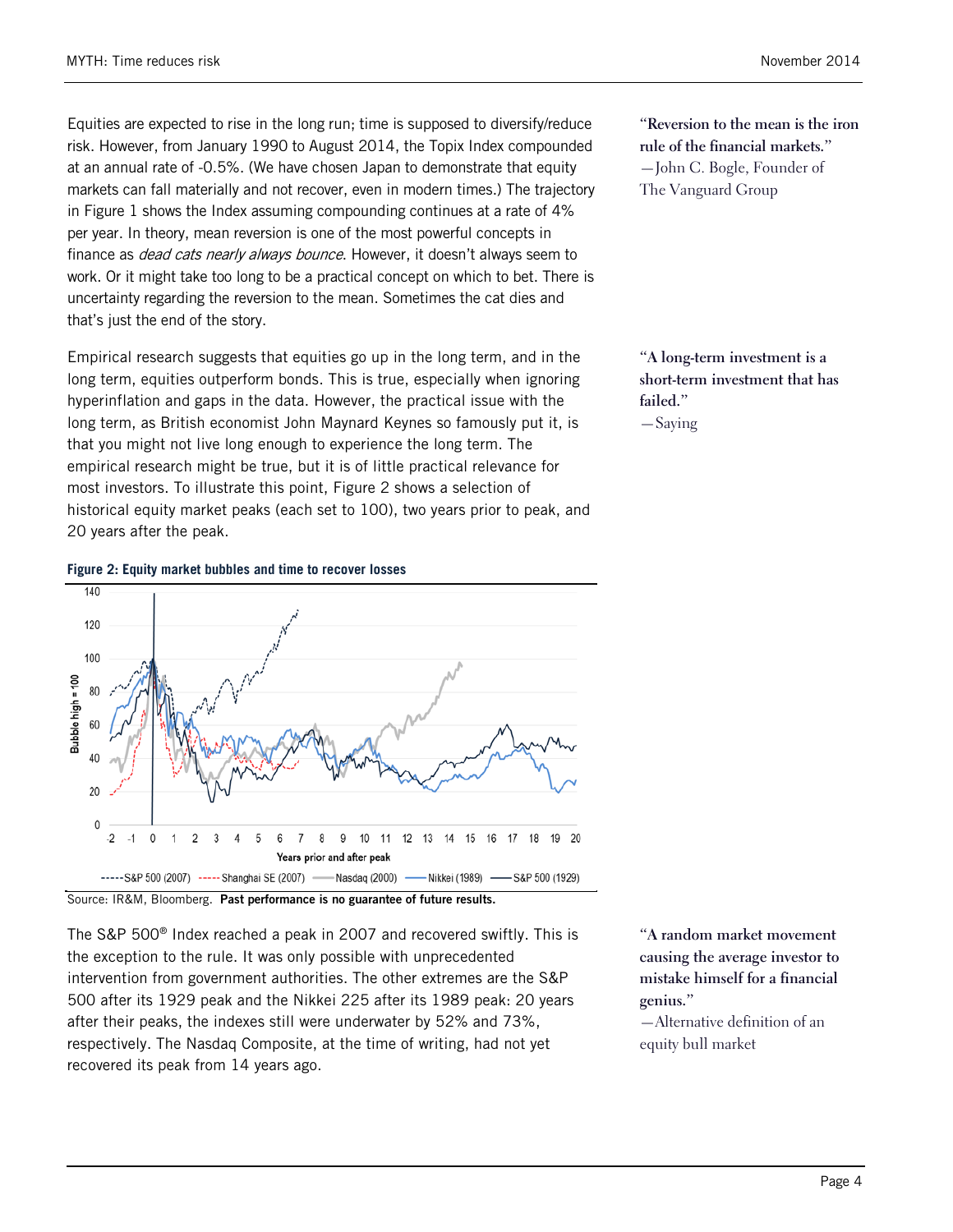What is true for equities is true for bonds too. [Figure 3](#page-4-0) shows another drawdown chart, in this case U.S. equities and bonds in real terms (adjusted for inflation), since 1990.



<span id="page-4-0"></span>**Figure 3: Underwater perspective of U.S. equities and bonds (January 1900 – August 2014)**

Source: IR&M, Bloomberg. Past performance is no guarantee of future results.

While equities can spend a long time "underwater," bonds can compound at a negative rate for a long time too. U.S. bonds started to produce losses around December 1940 and had not recovered, in real terms, until October 1988, roughly 48 years later. So much for time diversifying risk.

The time diversification controversy is not the only debate with regard to losses and risk management that has been revisited in the post-2008 financial crisis era. The financial crisis has shown that not everything that matters can be measured. The idea that time diversifies risk rests on the assumption that risk can be measured—it cannot, or at least not perfectly. As practitioners, it makes sense to distinguish between risk and uncertainty.

**"Not everything that can be counted counts, and not everything that counts can be counted."** —Albert Einstein (1879-1955), Physicist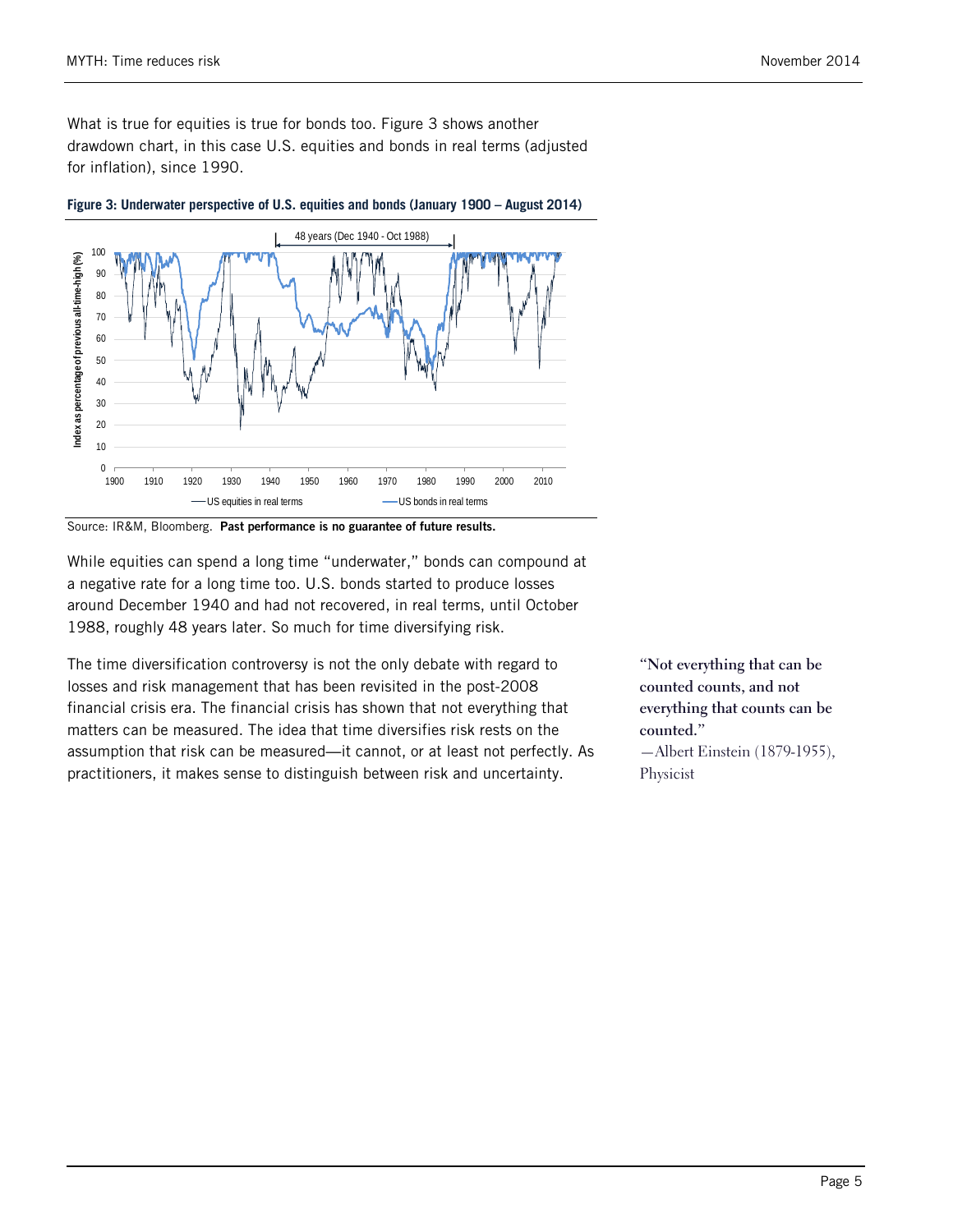# Confusing risk measurement and risk management

Many investors have been beefing up their risk management capabilities since the last financial crisis, partly due to increased regulation and partly because of an after-the-accident learning experience. It has become apparent that some of the beliefs and assumptions, which were formed during the historic equity bull market that ended in 2000, are false, misleading, dangerous, or not applicable. Risk management (as opposed to risk measurement) deals with changing one's portfolio in response to an everchanging environment or changing rules that happened to have worked fine in the past. The future is uncertain. The only thing we really know for sure is that the status quo is going to change. Risk management, we believe, is the thought process that balances investment opportunities with the probability of capital depreciation.

The front cover of Risk by John Adams (the U.K. geographer, not the U.S. president) depicts a black area, with a small square in the lower left and an even smaller square in the upper right. Adams refers to a 1983 report from the National Research Council in the U.S. which noted that about five million different chemical substances are known to exist and that their safety is theoretically under regulatory jurisdiction. Of these, about 7,000 have been tested for causing cancer (larger white square in the lower left), while fewer than 30 have been definitively linked to cancer in humans (small white square in the upper right identified by the white arrow). The proportion of each white square and dot to the black space is the same as the proportion of 7,000 tested substances and 30 discovered carcinogenic substances to the five million chemical substances. Adams calls the dark space "darkness of ignorance." We just do not know the carcinogenic effects of most substances. Our knowledge is limited. The same is true in finance. We don't know much about the future. There is an extreme asymmetry between the little we do know and what we don't. There is uncertainty. If you think about it this way, equating risk with volatility of traded securities becomes a rather silly endeavor. This suggests that the theory on which the idea of time diversification rests is either false or not applicable for most investors.

One important aspect of risk management is the term "unknown unknowns." In finance, we tend to distinguish between "risk" and "uncertainty," also known as Knightian Uncertainty, named after American economist Frank Knight (1885-1972). When discussing matters related to risk, we assume we know the distribution from which destiny will pick future events (quite often a normal distribution is assumed). This is the reason why financial textbooks always discuss coin flipping games or examples with dice or roulette tables. In these instances, the probabilities can be calculated exactly. Uncertainty is not the same as risk though. It is a term used in subtly different ways in a number of fields, including philosophy, statistics, economics, finance, insurance, psychology, engineering, and science. It applies to predictions of future events, to physical measurements already made, or to the unknown.

**"Doubt is not a pleasant state of mind, but certainty is absurd."** —Voltaire (1694-1778), French writer



**"There are known knowns. These are things we know that we know. There are known unknowns. That is to say, there are things that we now know we don't know. But there are also unknown unknowns. There are things we do not know we don't know."**

—Donald Rumsfeld in 2002, former U.S. Secretary of Defense (2001-2006)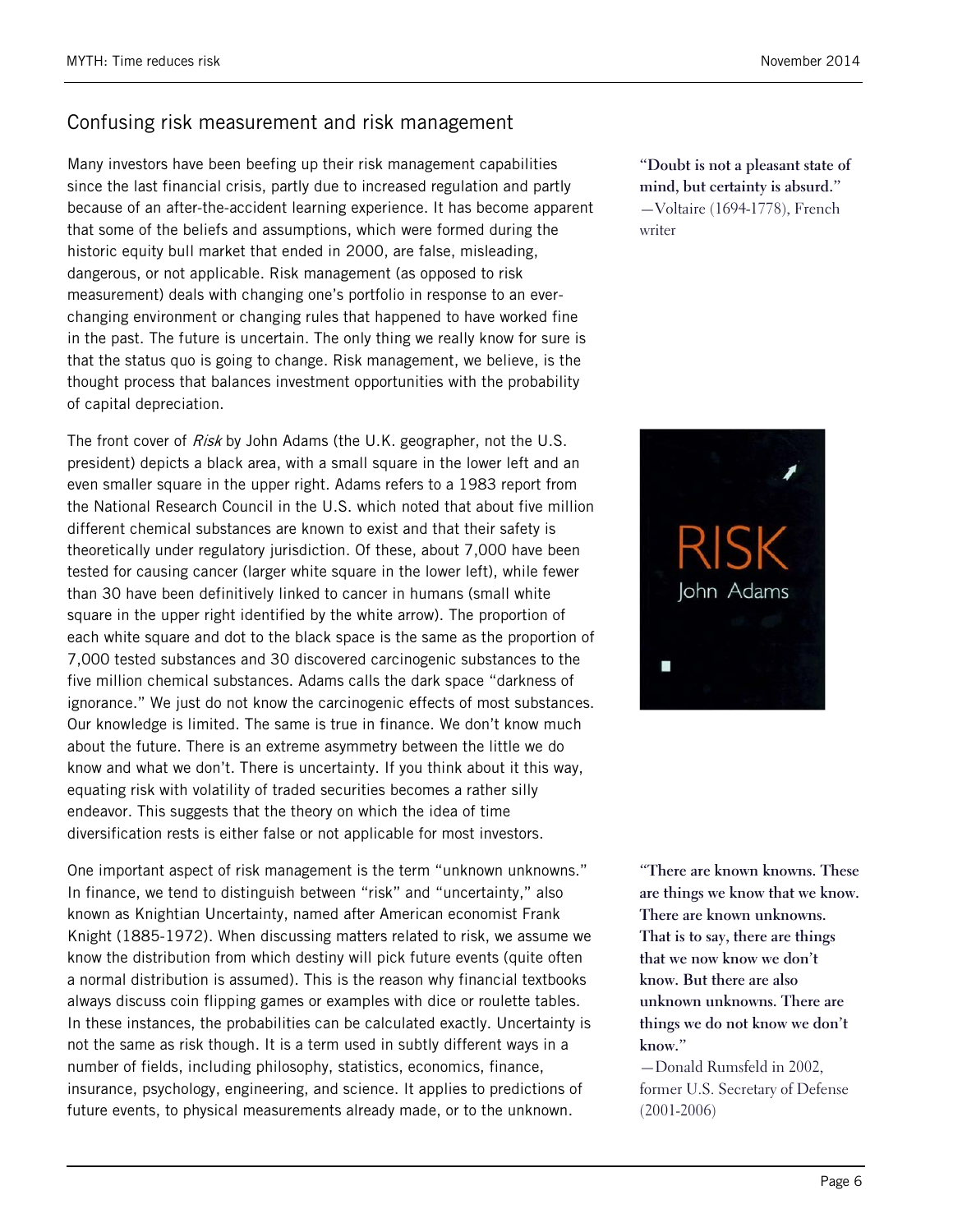# Concluding remarks

It goes without saying that, for practical purposes, it is uncertainty that matters, not risk. We can apply rigorous quantitative analysis to matters related to risk, but not to uncertainty. Many practitioners have moved away from normal distributions and pretentious mathematical precision, strongly influenced by Nassim Taleb's work and the "learning by doing" experience that was the financial crisis. To deal with uncertainty requires thought and, most likely, common sense. Frank Knight argued that profits should be defined as the reward for bearing uncertainty.

The diversification idea—to many the only free lunch in finance—is based on the premise that we don't know the future. If we knew that wind farms would yield the best 10-year point return, there would be no need to care about risk or time diversification. Diversification is for those who know what they don't know. All other investors either don't know what they don't know or bought into a potentially false doctrine from which the only cure is substantial losses. "Learning by doing" is an important adage in risk management and experience a cruel and expensive teacher.

**"One of the greatest pieces of economic wisdom is to know what you do not know."** —John Kenneth Galbraith (1908- 2006), Canadian-American economist

**"Time is the best teacher, but unfortunately, it kills all of its students."** —Robin Williams (1951-2014), American actor and comedian

#### *Copyright © 2014 by Ineichen Research and Management AG, Switzerland*

*All rights reserved. Reproduction or retransmission in whole or in part is prohibited except by permission. The information set forth in this document has been obtained from publicly available sources, unless stated otherwise. All information contained in this report is based on information obtained from sources which Ineichen Research and Management ("IR&M") believes to be reliable. IR&M provides this report without guarantee of any kind regarding its contents. This document is for information purposes only and should not be construed as investment advice or an offer to sell (nor the solicitation of an offer to buy) any of*  the securities it refers to. The information has not been independently verified by IR&M or any of its affiliates. Neither IR&M nor any of its affiliates makes any *representations or warranties regarding, or assumes any responsibility for the accuracy, reliability, completeness or applicability of, any information, calculations contained herein, or of any assumptions underlying any information, calculations, estimates, or projections contained or reflected herein. Neither this document nor the securities referred to herein have been registered or approved by any regulatory authority of any country or jurisdiction.*

*This material is intended solely for the information of the person to whom it has been delivered and may not be distributed in any jurisdiction where such distribution would constitute a violation of applicable law or regulation.*

While this document represents the author's understanding at the time it was prepared, no representation or warranty, either expressed or implied, is provided in *relation to the accuracy, completeness or reliability of the information contained herein, nor it is intended to be a complete statement or summary of the securities markets or developments referred to in the document. It should not be regarded by recipients as a substitute for the exercise of their own judgment.*

*Investing in securities and other financial products entails certain risks, including the possible loss of the entire amount invested. Certain investments in particular, including those involving structured products, futures, options and other derivatives, are complex, may entail substantial risk and are not suitable for all investors. The price and value of, and income produced by, securities and other financial products may fluctuate and may be adversely impacted by exchange rates, interest rates, or other factors. Information available on such securities may be limited. The securities described herein may not be eligible for sale in all jurisdictions or to certain categories of investors. You should obtain advice from your own tax, financial, legal, and accounting advisers to the extent that you deem necessary and only make investment decisions on the basis of your objectives, experience, and resources.* 

*Past performance is not necessarily indicative of future results.*

*Unless specifically stated otherwise, all price information is indicative only.*

*No liability whatsoever is accepted for any loss (whether direct, indirect, or consequential) that may arise from any use of the information contained in or derived from this document. IR&M does not provide tax advice and nothing contained herein is intended to be, or should be construed as tax advice. Recipients of this report should seek tax advice based on the recipient's own particular circumstances from an independent tax adviser.*